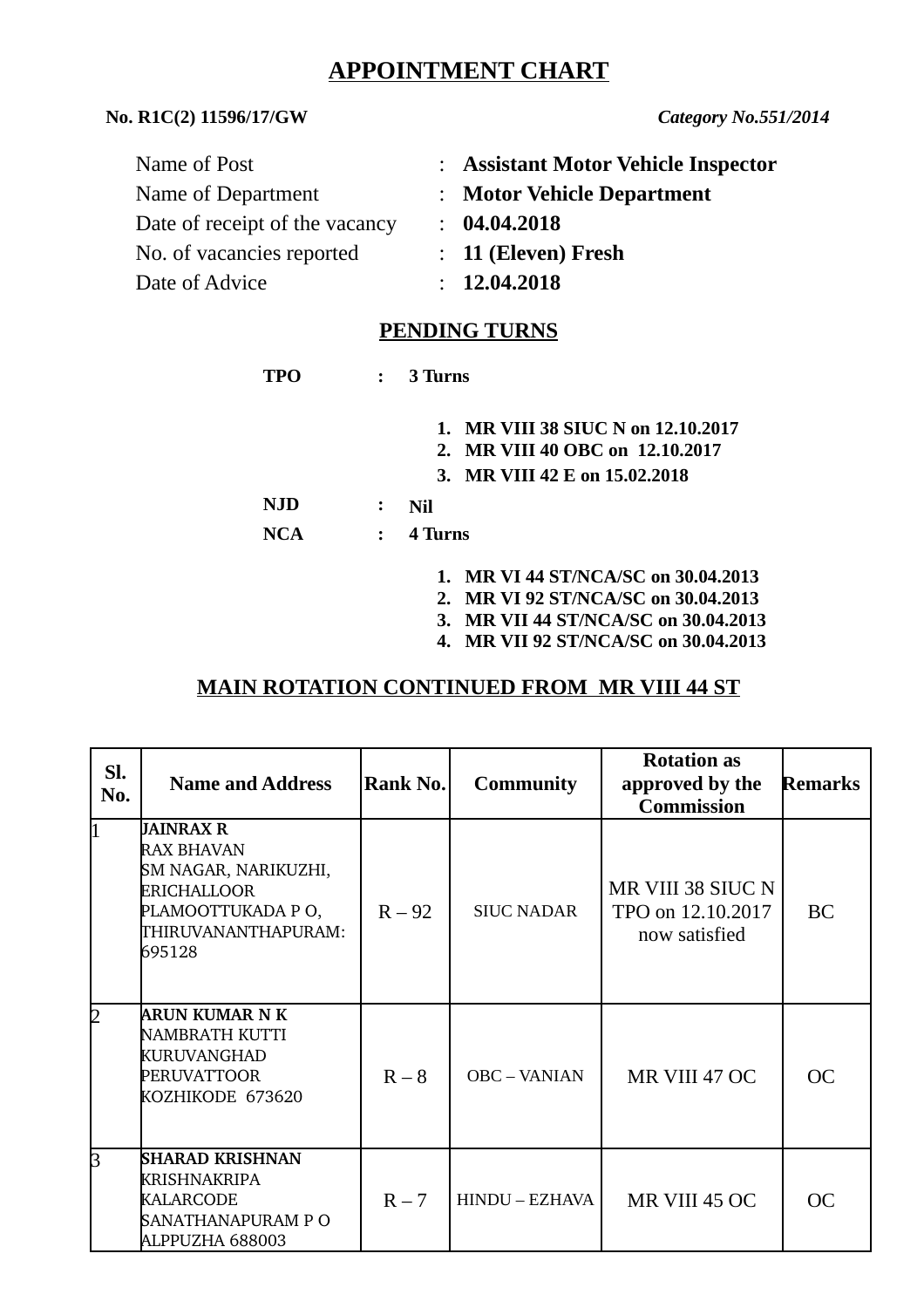| SI.<br>No.                        | <b>Name and Address</b>                                                                                               | Rank No.         | <b>Community</b>               | <b>Rotation as</b><br>approved by the<br><b>Remarks</b><br><b>Commission</b> |           |
|-----------------------------------|-----------------------------------------------------------------------------------------------------------------------|------------------|--------------------------------|------------------------------------------------------------------------------|-----------|
| 4                                 | <b>AYYAPPAJYOTHIS P R</b><br>PUTHANPURACKAL<br>VELLAKKAYAM<br>MULLARINGADU P O,PIN<br><b>IDUKKI 685607</b>            | $R - 2$<br>(S/L) | ST-MALA<br><b>ARAYAN</b>       | MR VIII 44 ST                                                                | BC        |
| 15                                | <b>PRASANNA KUMAR N</b><br><b>DEVAPRIYA</b><br>ELIPPAKULAM PO<br>ALAPPUZHA 690503                                     | $R - 10$         | HINDU - EZHAVA                 | MR VIII 51 OC                                                                | <b>OC</b> |
| 6                                 | <b>MOHAMED BASHEER</b><br><b>KALAPPADAN KOLLENI</b><br>KALAPPADAN KOLLENI<br>HOUSE<br>WEST KODUR, KODUR<br>MALAPPURAM | $R - 30$         | <b>ISLAM - MUSLIM</b>          | MR VIII 46 M                                                                 | BC        |
| l7                                | NITHIN RAJ S<br><b>ERAILIVATTATHU HOUSE</b><br>VALICODE<br>NEDUMANGAD<br>THIRUVANANTHAPURAM<br>695541                 | $R - 12A$        | OBC-VELARS                     | MR VIII 40 OBC<br>TPO on 12.10.2017<br>now satisfied                         | BC        |
| 8                                 | <b>DHANUMON JOSEPH</b><br>ATTICHIRA HOUSE<br>ITHITHANAM P O KURICHY<br><b>CHANGANASSERY</b><br>KOTTAYAM 686535        | $R-1$<br>(S/L)   | OX-CHRISTIAN<br><b>SAMBAVA</b> | MR VIII 48 OX                                                                | BC        |
| 9                                 | <b>SANU G NAIR</b><br>KANJIRATHUM KUNNEL<br>HOUSE<br>KANAYANNUR-<br>ERUVELI<br>CHOTTANIKKARA P O<br>ERNAKULAM 682312  | $R - 9$          | $(-)$                          | MR VIII 49 OC                                                                | <b>OC</b> |
| MR VIII 50 D TPO to keep 50% rule |                                                                                                                       |                  |                                |                                                                              |           |
| 10                                | <b>SMIJITH V S</b><br>SMITHALAYAM<br>NEDUMPANA NEDUMPANA<br><b>KOLLAM 691576</b>                                      | $R - 11$         | HINDU - EZHAVA                 | MR VIII 53 OC                                                                | <b>OC</b> |